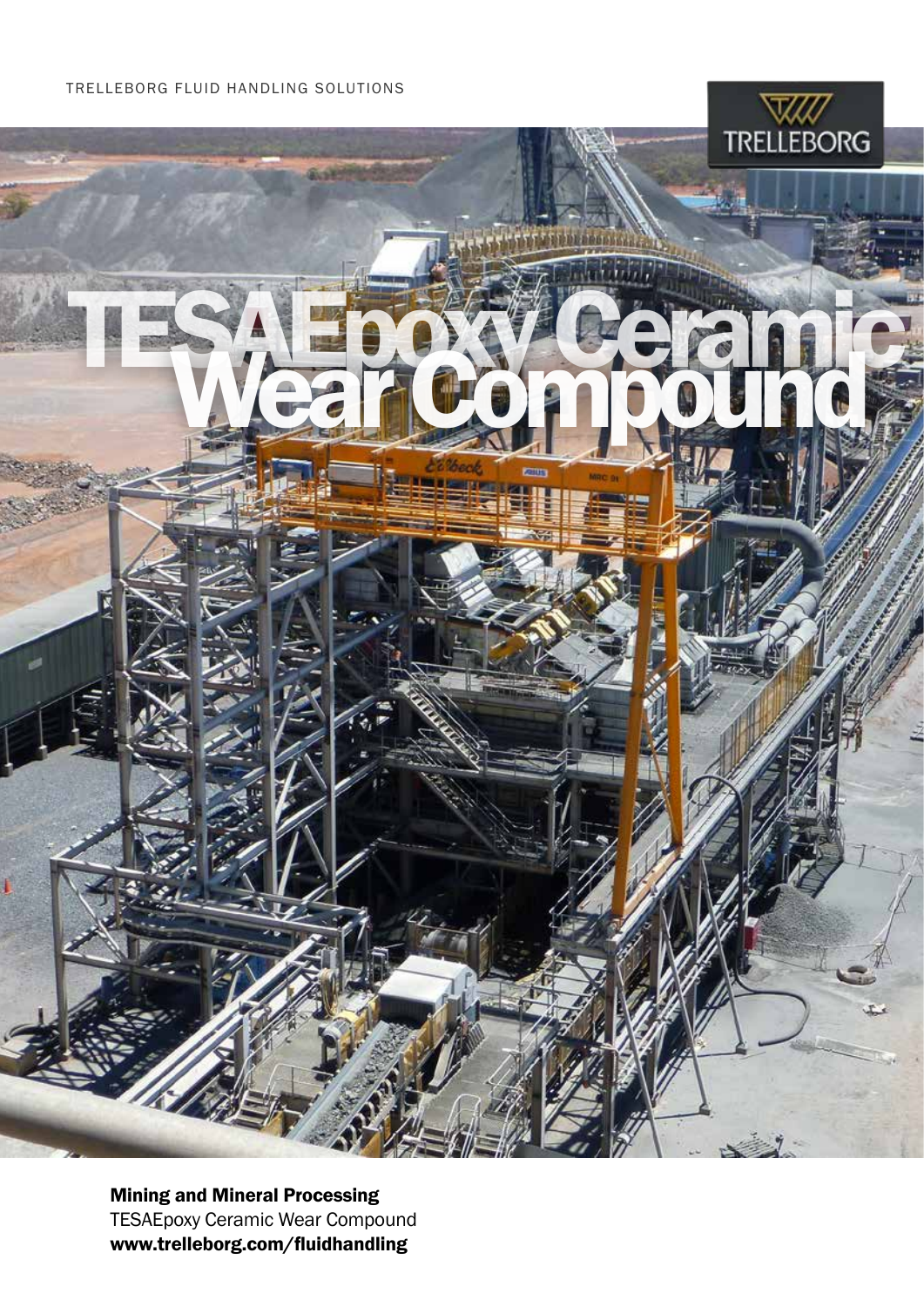# HARD WEARING EPOXY CERAMIC

Trelleborg's hard wearing epoxy ceramic is ideal for fast repairs.

Trelleborg's epoxy ceramic compound is used as the quick fix of choice to perform maintenance and in-situ repairs to mineral processing equipment where resistance to high impact abrasion is needed.

Trelleborg has been applying epoxy ceramic reinforced compounds since 2010. The longevity and durability of this product can be seen in a deflector application shown on the right.

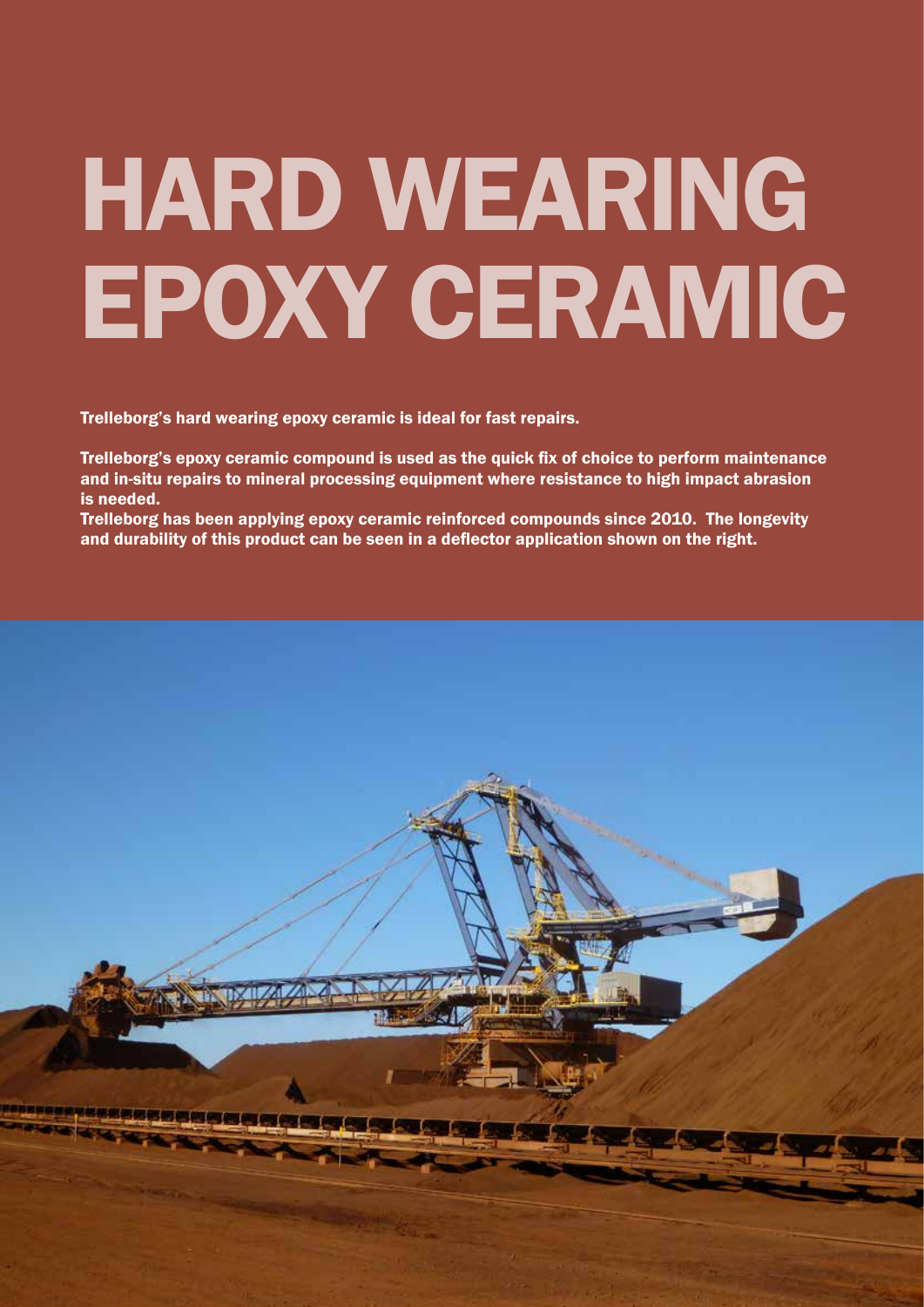## TRELLEBORG TESAEPOXY CERAMIC WEAR COMPOUND

- Two part high solids fast setting wear resistant ceramic compound
- Ideal for fast repairs
- High quality alumina beads gives excellent wear resistance
- Trelleborg Rapid Cure can be applied to damp surfaces
- Coverage is approximately 2.5kg per m<sup>2</sup> at 1mm thickness
- 9 on the MOHS scale of hardness
- High crush resistance, good impact resistance.

# TRELLEBORG PERFORMANCE

TESAEpoxy Ceramic Compound is 83% alumina beads. It will outperform Wear Resist in most applications. It is the ideal all round ceramic repair kit which offers excellent wear resistance.

Normal cure - 60 minutes @ 25°c Rapid Cure - 40 minutes @ 25°c

TESAEpoxy Ceramic bead is made from high purity Sapphire - Aluminum Oxide which is rated at over 9 on the Mohs scale of hardness.

The ceramics beads have a very high density, extremely high crush resistance, good impact resistance, and minimal inclusions of trapped air.

| <b>Properties</b>                              | <b>Value</b>                   |
|------------------------------------------------|--------------------------------|
| Percentage of fines generated @10,000psi       | 0.7%                           |
| <b>Specific gravity</b>                        | 3.56                           |
| <b>Aluminium Oxide Content</b>                 | 83%                            |
| Solubility in 12/3 HCl/HF Acid [% weight loss] | Absolute Volume [gal/lb] 0.034 |







*Deflector – After product application Deflector – Before product application*

## TRELLEBORG VS COMPETITOR

The TESAEpoxy ceramic wear compound consists of high quality Alumina beads as shown by their consistent colour, size and shape.

Variations in ceramic bead colour signifies varying degrees of low Alumina bead content along with various fillers added during manufacture.



*TESAEpoxy Ceramic Bead – 20x Magnification Competitor Bead – 20x Magnification*